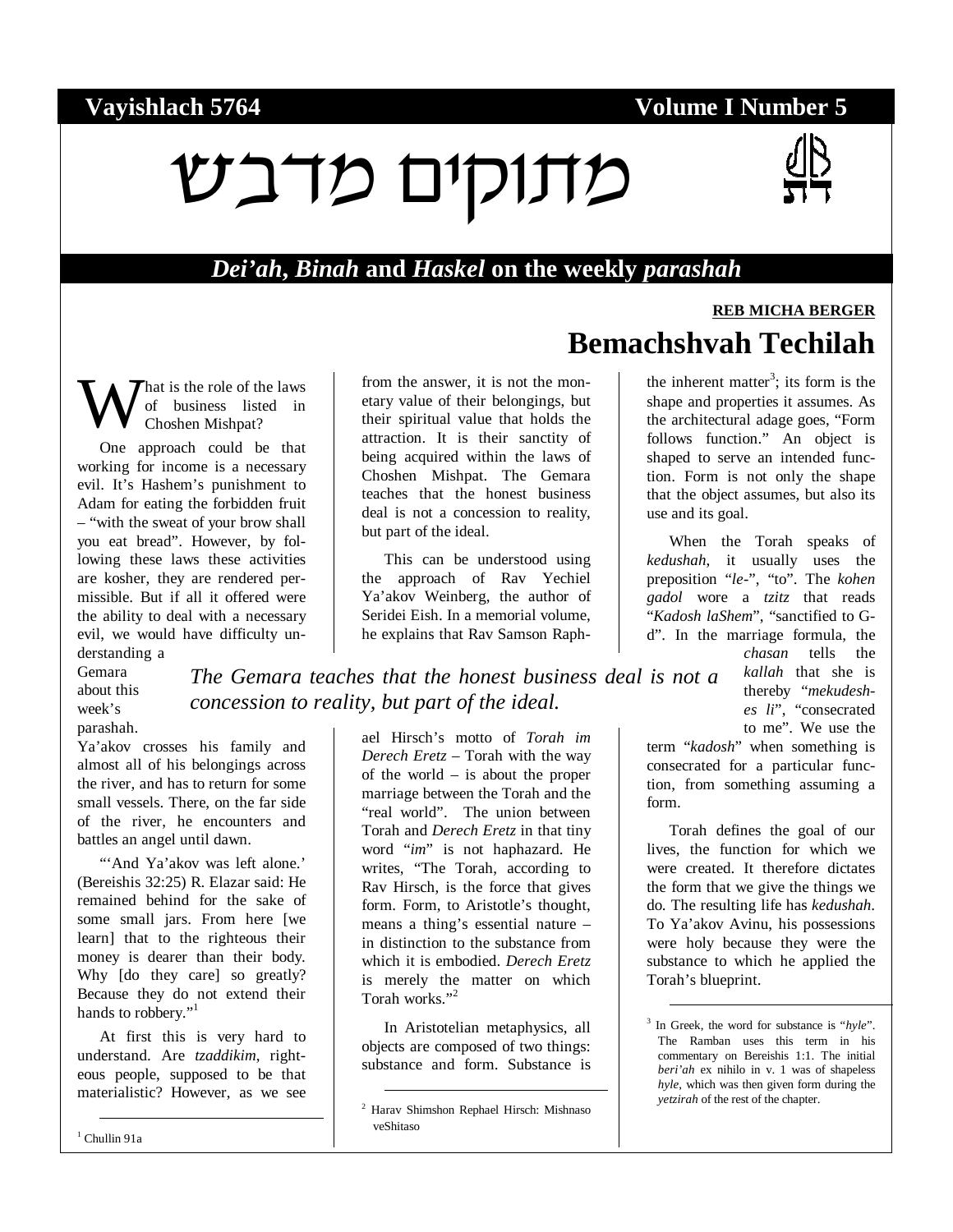When we look at Eisav in this light, we see that he took the exact opposite approach. The Torah explains Yitzchak's attraction to Eisav with "*ki tzayid befiv*" which the midrash understands to mean "he used his mouth to ensnare"<sup>5</sup>. Eisav would impress his father with shows of religiosity, asking questions like the correct way to tithe salt, knowing full well that salt is not tithed. To Eisav, Torah was a tool, something you manipulate, to gain material ends.

Seforno<sup>6</sup> understands this *pasuk* not to mean that Yitzchak loved

4 Bereishis 25:38

<sup>5</sup> Quoted by Rashi ad loc.

 $<sup>6</sup>$  Ad loc.</sup>

he Torah speaks on many different levels, *peshat* being I only the most basic and The Torah speaks on many<br>different levels, *peshat* being<br>only the most basic and<br>straightforward. There are other levels of meaning in the text from

which we can draw many important lessons. Ya'akov's overtures toward Eisav are classic lessons on how

to deal with dangerous potential enemies, the proper way to conciliate yet defend. While on the *peshat* level this is generally understood as a guideline on how to deal with a physical adversary, on a more esoteric plane it can also be read as directions on how to defeat the yetzer hara. On an allegorical level, one can say that Eisav is the yetzer hara. As we explore Ya'akov's various actions in response to Eisav we can learn how to properly control the yetzer hara.

The initial message that Ya'akov sent was to "*adoni Eisav*",

Eisav instead of Ya'akov, but rather that "Yitzchak also loved Eisav even though he knew he was not as whole as Ya'akov." Yitzchak originally dreamed that his sons would live together in a partnership – Ya'akov would study Torah and Eisav would provide the means with which to do so. Eisav did commit himself to the land, but he became an *ish sadeh*, a person who is defined by the field, rather than learning the proper path in this world, *derech eretz*. He therefore fit the Torah to his own purposes, inverting the form and the substance.

"my master, Eisav" (Bereishis 32:5-6). It is critical not to underestimate the power of one's physical desires. The yetzer hara is a force that has overwhelmed many people and it is

*The biggest mistake people make when trying to conquer a yetzer is not devising a plan. One needs to arrange a detailed strategy on how to overcome a physical desire before attempting to confront it.* 

> important for us to recognize that. Until one stops minimizing its power one cannot begin to overcome it. $<sup>1</sup>$ </sup>

> Ya'akov's message was that he had lived with Lavan, a rasha, but still "*garti*", he had fulfilled all of the mitzvos. $2$  We have spent our lives in the physical world awash in temptations but have still been able to live a frum life full of mitzvos. We have accomplishments of which we should be proud. We are capable

## **2** *Mesukim Midevash*

Rashi quotes Bereishis Rabba<sup>7</sup> that the angel who battled Ya'akov when he was alone on the far side of the river was the guardian angel of Eisav's children, the nation of Edom. The confrontation between Ya'akov and Edom's *malach* was a fundamental event about the relationship between the idealism of Torah and the realism of being in this world. When Ya'akov embodied the proper relationship of physical and spiritual, when he saw the holiness one can imbue even the purchasing of small jars, that was when he faced the specter of Eisav.

7 Bereishis 32:25

#### **REB GIL STUDENT Bakeish Shalom**

people who have overcome much in our lives and can overcome this yetzer hara as well. Only with confidence can we fight the yetzer hara.

> Ya'akov continued that he has oxen, donkeys, etc. He has established a life for himself and has much to lose should he fail in his battle against

the yetzer hara. This is what we need to say to ourselves and our yetzer hara. We are strong, we are accomplished, and we have a good deal to lose if we do not conquer our yitzrei hara.

Ya'akov was still frightened and distressed (Bereishis 32:8-9). As well we should be of the yetzer hara. Only if we recognize the strength of our physical desires and acknowledge that the battle against them will be very difficult can we summon up the necessary power for the struggle. We should be frightened. We need to be frightened.

 <sup>1</sup> See Sukkah 52b

<sup>2</sup> See Rashi, Bereishis 32:5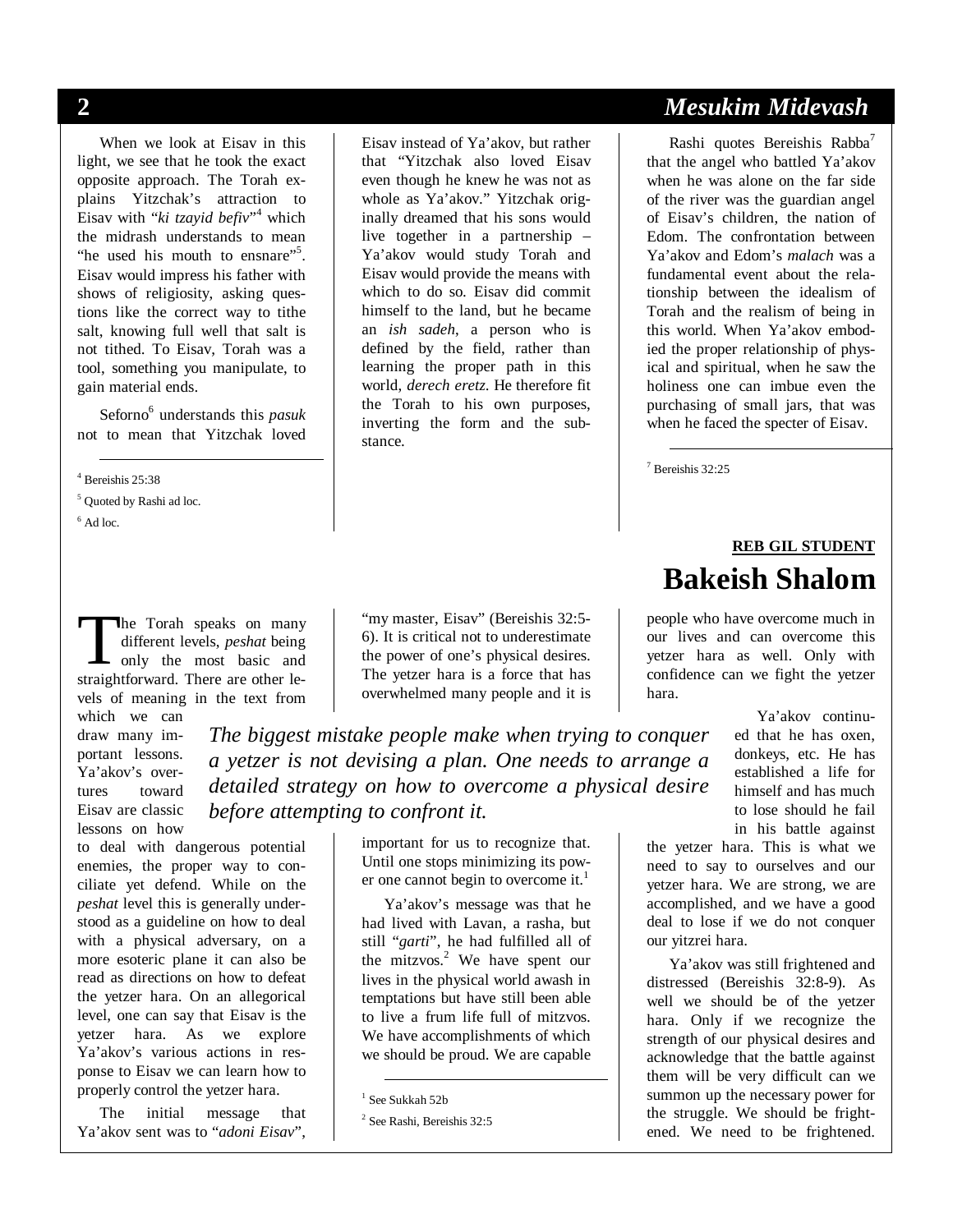Only then will we labor long enough and hard enough to conquer our yetzer hara.

Ya'akov then created a plan for triumph. He split his family into two camps so that even if Eisav attacked one group the other would be able to escape and survive. The biggest mistake people make when trying to conquer a yetzer is not devising a plan. One needs to arrange a detailed strategy on how to overcome a physical desire before attempting to confront it. The ba'alei mussar experimented with different methods for defeating various yetzarim and we need to learn from their successes on what plans work best. Whether it be timetables for withdrawal from certain pleasures, repeated verbal affirmations of abstinence or other strategies, only a clever pre-planned approach will succeed.

Then Ya'akov prayed (Bereishis 32:10-13). One will not succeed in defeating a yetzer hara without Divine assistance. It is simply impossible. Man is too frail a being to be able to accomplish such a task without help from Above. However, we are told that one who attempts to purify himself will be assisted in this task by  $G-d^3$ . Therefore, we pray. While it does not obviate the need for hard work, it will help the effort succeed.

Finally, Ya'akov sent gifts to Eisav (Bereishis 32:14-22). Physical pleasures are the natural breeding ground for the yetzer hara. Certainly, it is appropriate to enjoy in moderation the pleasures of the world that Hashem has graciously given us. However, it is very easy for one to grow too accustomed to these joys and to thereby become lax in some character trait or observance. While chocolate is a nice treat, overindulgence in it is unhealthy and is a sign of a lack of self-control. The only way to regain control is to sacrifice some or all consumption of chocolate. One cannot use the physical world in the

3 Yoma 38b

ne who eats and does not recite a *berachah* is called a thief."<sup>1</sup> 66 C ne who eats and does<br>
not recite a *berachah*<br>
Most of us were taught this statement to refer to theft from Hashem. He made this world, and therefore using Hashem's handicraft without requesting His permission is akin to theft. However, Rav Chaim Volozhiner understands the Gemara as being about theft from the universe. This notion underlies his approach to *berachos* and how he understands their structure.

A *berachah* begins with the word "*baruch*", which is a term denoting quantitative increase or

1 Berachos 35b

enlargement. The Zohar<sup>2</sup> writes that the purpose of a *berachah* is to draw down life from the Source of Life. The *berachah* is not an attempt to do the impossible, to increase Ein Sof, the Infinite. Rather, it refers to G-d as the Source, the wellspring (*bereichah*) from which our existence flows, the Provider of increase.<sup>3</sup>

Rav Chaim explains<sup>4</sup> that the name *Havayah*, the tetragramaton, does not refer to the *Ein Sof* Itself. The *Ein Sof* is unnamable. Even the expression "*Ein Sof*" refers to the

## **3** *Mesukim Midevash*

same way and still expect to overcome a physical desire. Whether it is throwing away certain magazines – or a television – one must somehow rid oneself of a physical item or attitude in order to defeat the yetzer hara. Just like Ya'akov gave some of his possessions to Eisav in order to win or forestall a battle with him, so too one must give some physical object in order to conquer a physical desire.

We learn from Ya'akov that defeating Eisav is possible. Once we acknowledge that we have a yetzer hara that needs taming we can follow Ya'akov's blueprint for conquering. However, among the many actions required is following a plan. The way to devise a plan is through mussar. Whether it be as a weapon or as a method of finding an appropriate strategy for fighting the yetzer hara, studying mussar is a basic component of any plan to conquer a physical desire.

### **REB MICHA BERGER Sefasai Tiftach**

lack of limit, the inability for a created being to find a handle with which to define Him. The name *Havayah* refers to G-d as he Who was, is, and will be, Who is the cause and source of all existence. It describes G-d as he relates to His creation.

*Elokeinu* refers to Hashem when His actions appear to be one of justice and law*. Elokeinu* means "our G-d, Master of all the forces." "And *Elokim* said, 'Let Us make man in Our Form, like Our Image" (Bereishis 1:26). *Elokeinu* refers to the image of G-d in which man was created; man can master forces beyond himself.<sup>5</sup>

 <sup>2</sup> Ra'ayah Mehemna, beginning of Parashas Eikev pp. 71, 72

<sup>3</sup> Nefesh Hachaim 2:2